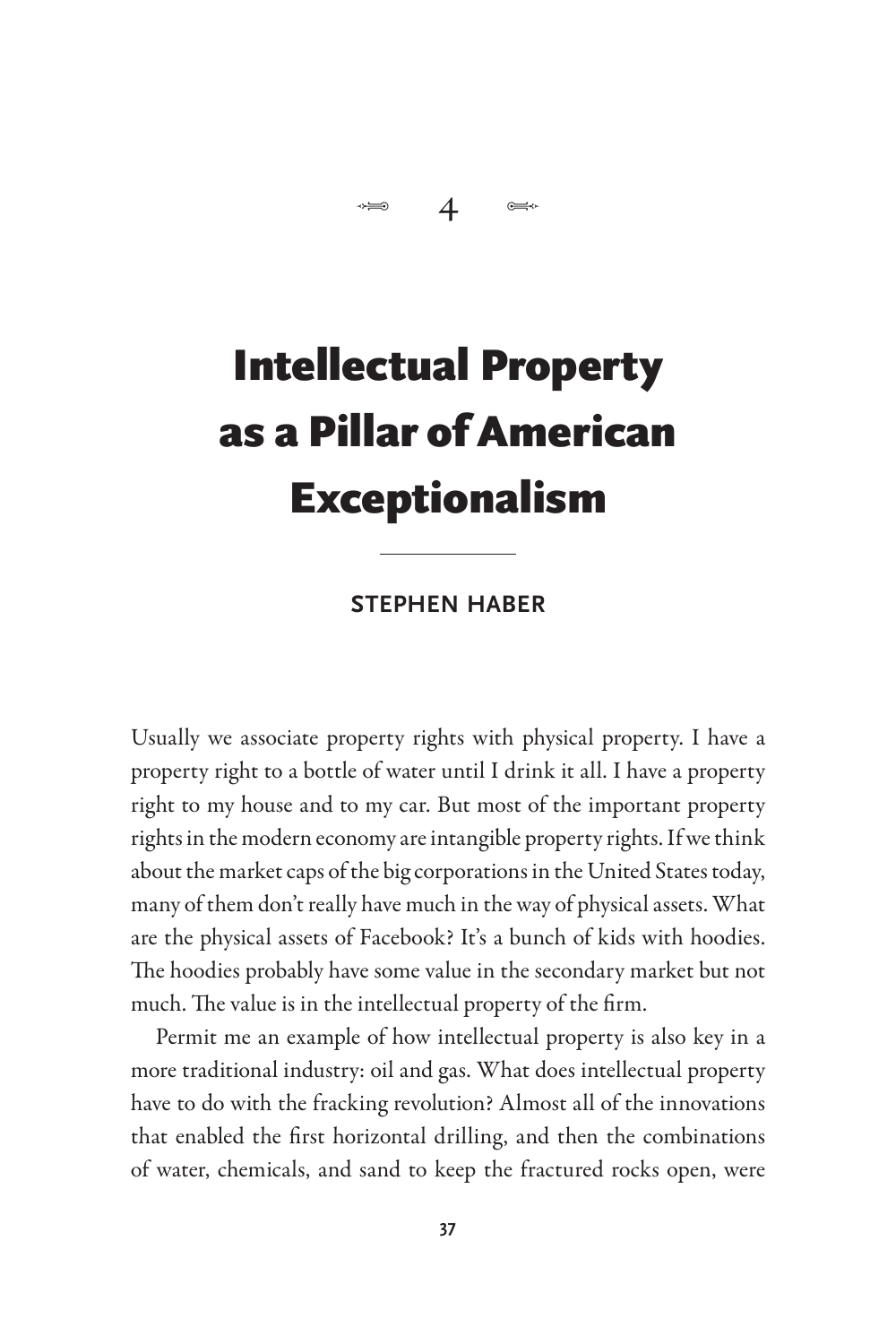patented. One of the reasons why Midland Texas is among the wealthiest communities in the United States, with a per capita income higher than that of Silicon Valley, is the US property rights system. If you had taken away all those intellectual property rights that encouraged people to develop the technology for fracking, there would have been no fracking.

The value of intellectual property was recognized by the writers of the US Constitution. In fact, the only specific property right they wrote into the Constitution was the one pertaining to patents and copyrights. Article 1, section 8 reads: Congress shall have the power "to promote the progress of science and useful Arts, by securing for limited Times to Authors and Inventors the exclusive Right to their respective Writings and Discoveries."

One of the first things the first Congress did was to pass the Patent Act of 1790. This was a really unusual thing for a government to have done. Most countries, up to that point, did not have patent systems. Great Britain had one, but it was extremely cumbersome and costly. Although there were some important patents taken out in eighteenthcentury England—and the evidence indicates that they helped promote the Industrial Revolution—patenting was not something that was broadly undertaken by the population.

The United States went in a very unusual direction for the time. The idea was that patents were going to be an administrative procedure of the government. That is, the government would not decide whether a patent was valid or not. That would be left to the courts. Americans would register their patents, paying a very small fee—about five dollars, or roughly 5 percent of the price of getting a patent in Great Britain. There was no special act of Parliament required, no need to obtain any special favor, and thus no need to pay any bribes.

The patentee, unlike under British law, had to be the first and true inventor anywhere in the world. That meant that the patent wasn't given to whoever got to the patent office first but rather to the person who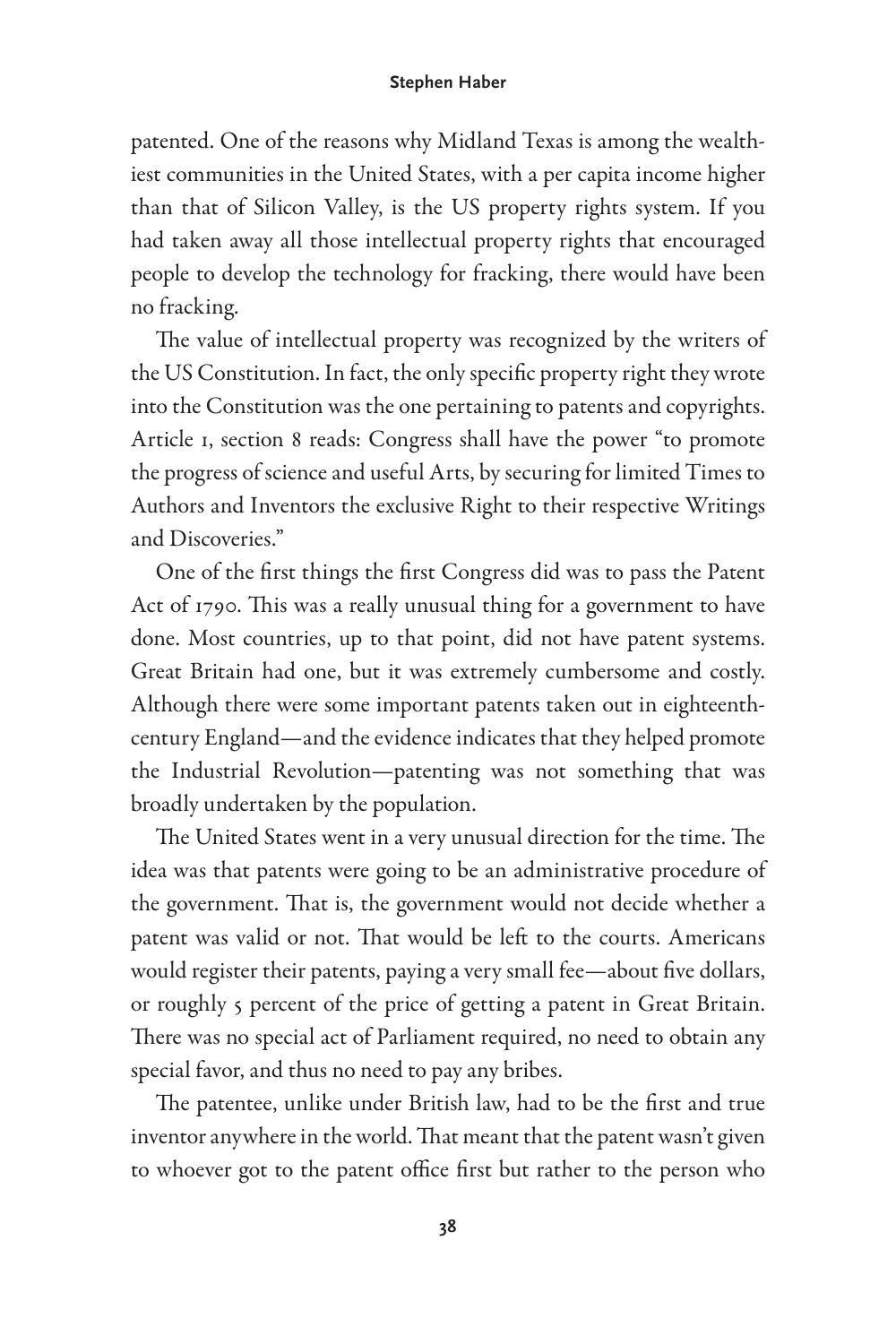actually invented the technology or idea first. The invention then had to be available to the public immediately. That is, the patent had to be specified, when it was issued, so that when the patent term ran out it could be copied.

The purpose of this was to democratize invention and encourage innovation. It was not to create a bunch of monopolies. The whole point of a patent is that it confers property rights that can be licensed to somebody else. If anyone actually invents something that could not be backward engineered, they would never patent it; rather, they would keep it a trade secret and have a monopoly, like Coca- Cola, for which there is no patent, or Thomas' English Muffins, for which there is no patent. These are closely held trade secrets.

The point of the US patent system wasn't to create monopolies. That's not what the Founders wanted to do. They wanted to give people incentives to transact with each other, and when you create a property right, you create an incentive to trade or license that right. The whole system was based on the notion that there would be people who were inventors, and there would be people who would implement those inventions, and there would be people in between who specialize in writing contracts between inventors and implementers. Abraham Lincoln, in fact, was one of them. He was a patent attorney in the nineteenth century.

From the point of view of the inventor, the patent gave him or her there were a lot of women inventors even in the nineteenth century—the ability to appropriate their returns from the investment they had made in developing a technology. From the point of view of society, the patent is a property right that serves as the basis for any number of contracts that can be written among all the interested parties. If you took away the property right, the whole system of contracting would break down.

Permit me an example. How many patents are there connected to a smartphone? Nobody's sure, but it's in excess of ten thousand. It may be in the hundreds of thousands. There is a complex of legal reasons why nobody knows. There are dozens of companies that own all the different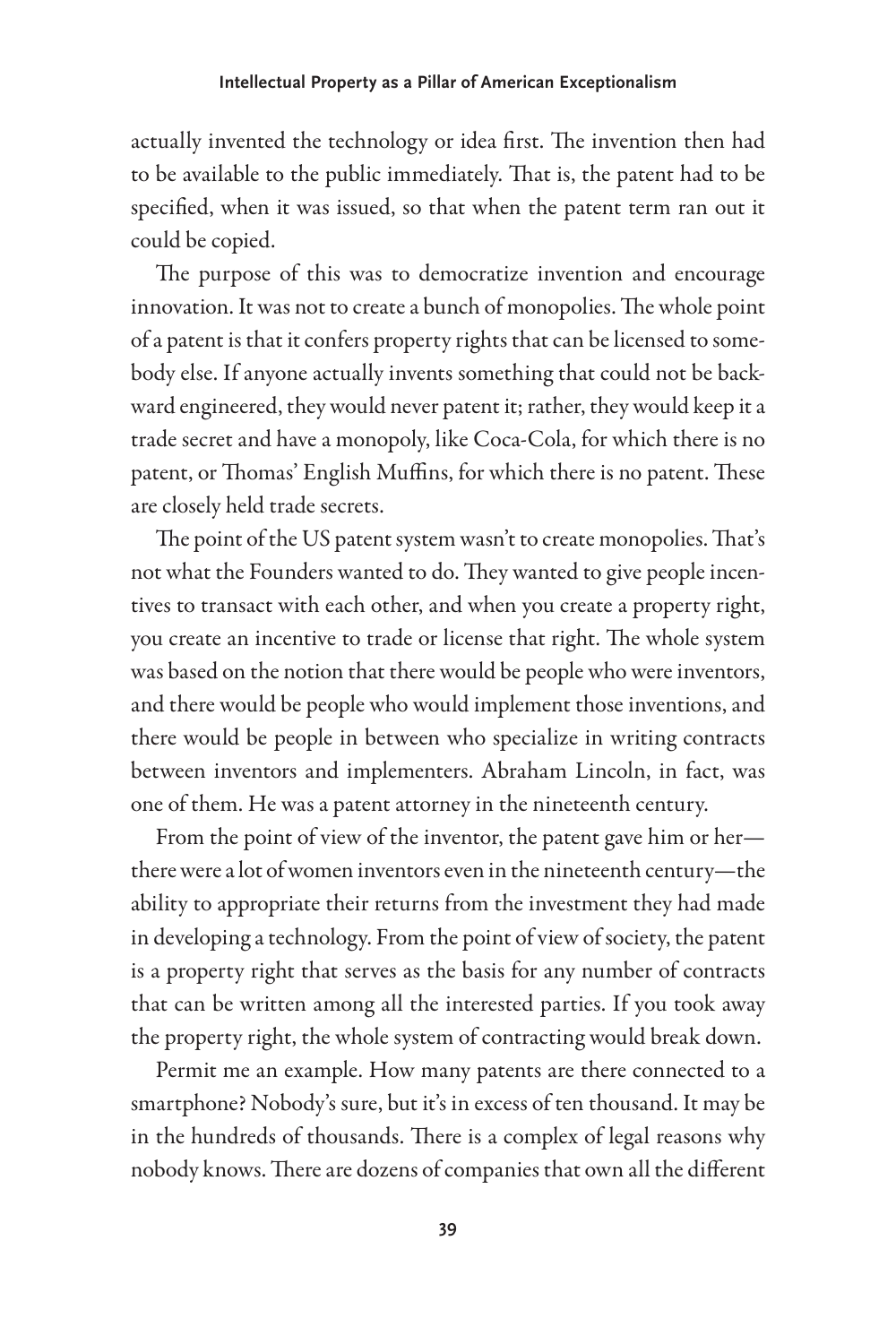patents that make a smartphone work. If you took away the patents, it would be impossible for firms to contract with each other to put a supercomputer in your pocket that will geolocate, record video, send data around the globe to anybody, do any kind of calculation you want, and also happen to be useful for making a phone call. What makes that thing work is all the patents in it, and it's a remarkable testament to the ability of property rights to create a web of contracts to produce a product that is valued around the globe, so much so that there are now more cell phones than there are adult human beings on the planet. The average global selling price for a smartphone is \$300—which is why kids in the United States treat them as toys.

The purpose of patents was not to create monopolies, but many of the attacks on patents take the position that patents are a governmentcreated monopoly. That is a fundamentally incorrect way to think about a patent: it is a property right. It's no more a government-created monopoly than the property right to your house is a government- created monopoly on your home.

The response to the 1790 Patent Act was remarkable. Thomas Jefferson, who was the first head of the patent office, was initially skeptical about patents. He changed his mind very quickly. There were hundreds of patents taken out within the first decade of the passage of the act. They were predominantly manufacturing patents, often being taken out by quite common people.

Among America's most notable nineteenth- century patentees was Abraham Lincoln, who patented, in 1849, a device that would raise and lower boats going up and down the Ohio River. We now think of the Ohio as navigable. But there were sandbars in the Ohio until the Army Corps of Engineers removed them. Lincoln's invention essentially put canvas bags on the side of a boat with a bellows that could be used to blow up the bags with air, lift the boat, and take it over the shoals. Lincoln himself, of course, was neither a boatman nor a manufacturer—he was a lawyer—but the idea was that he would license this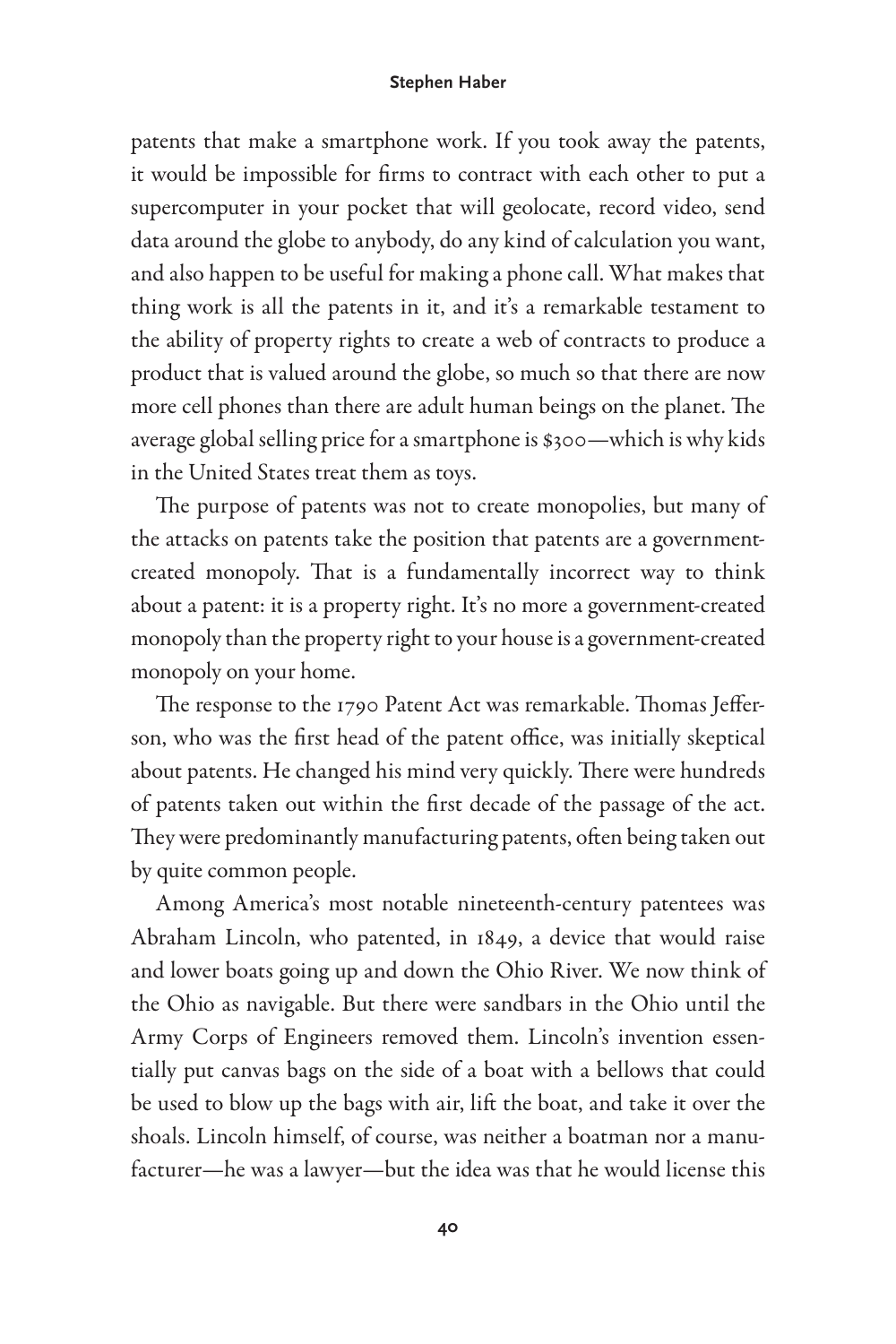patent. Nobody ever took it up—a fact that is hardly surprising because most patents never get commercialized.

Why the focus on intellectual property among the Founders? We're very fortunate to live in an amazingly prosperous society, but this was not the case for Americans in 1790. Think back to the American Revolution. Had Great Britain not been at war with France, we would still be calling English muffins "crumpets." The Revolutionary War was won because Americans could count on French soldiers, French mercenaries, the French navy, and French money. The reason France was crucial was because the thirteen colonies were poor and Great Britain was rich.

Circa 1700, the American colonies had a GDP about equal to that of Brazil at the time. Circa 1790, we were not only poor, we were deeply in debt. The Founding Fathers wish they had our debt problems today. The debt-to-GDP ratio was somewhere in the area of four or five to one. The country was broke, in a depression, and the Founders were quite concerned that if we didn't do something to create a robust economy, we were going to become a colony of somebody else. So they embraced the concept of property rights—particularly intellectual property rights as a spur to innovation and economic growth.

What was the result of the property rights approach of which intellectual property rights are a very strong part? The US economy took off. By 1820, we were about one-quarter to one-third as rich as Great Britain or Germany. By 1850, we were starting to approach parity with Germany and were closing in on Great Britain. By 1870, we passed Germany and reached parity with Great Britain. By 1890, we were ahead of everybody. By 1910, shortly before World War I, we already had a GDP about twice that of Germany or Great Britain. By 1930, we hit about three times that. By 1940, our GDP was approaching three and a half times those of Germany and Great Britain.

Why did the United States win World War II? We didn't have better generals. We had brave soldiers, but our enemies had brave soldiers, too. We simply outproduced the Axis powers. Why were we able to do that?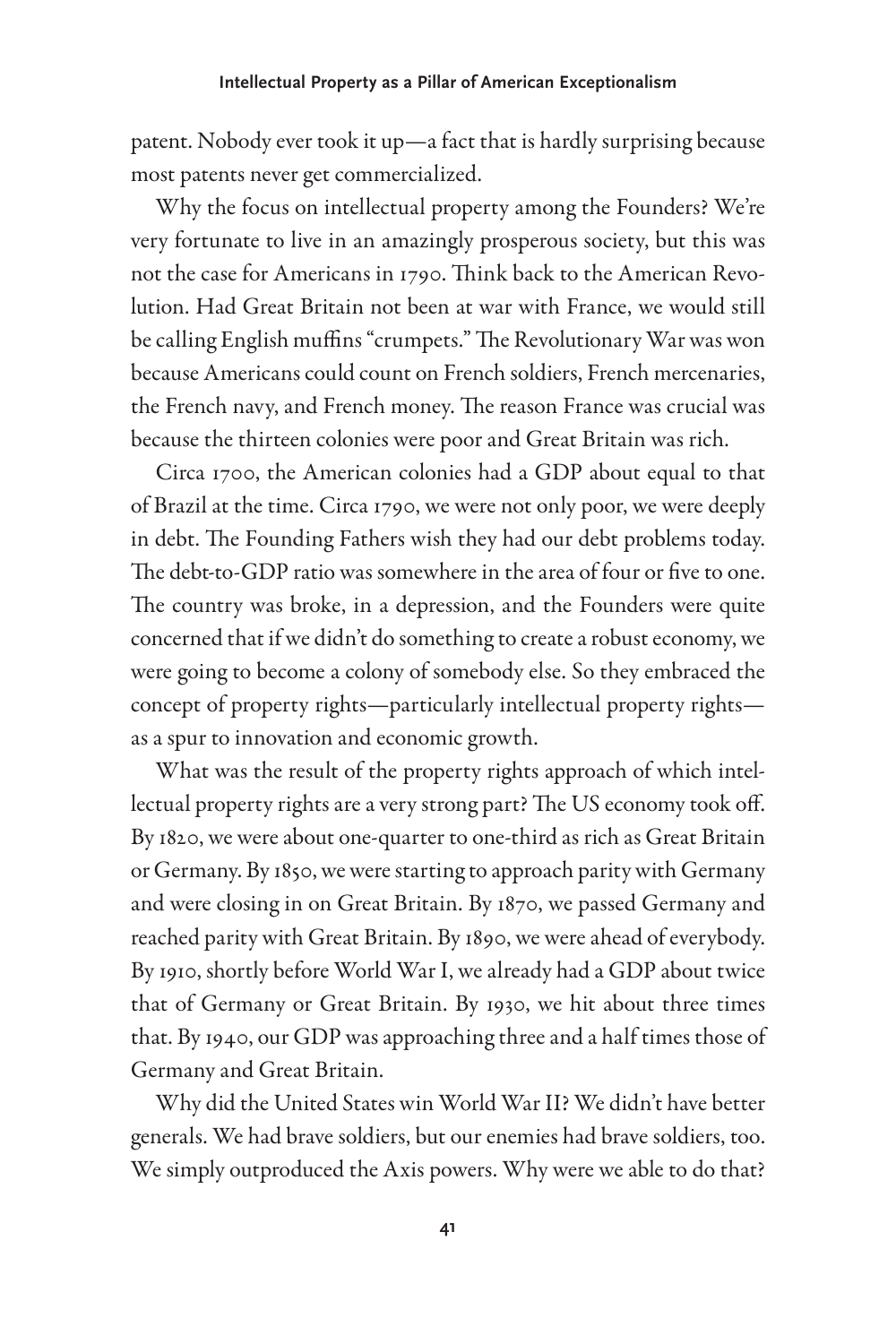Because we had a property rights system, of which intellectual property rights were a key part, that incentivized invention and innovation. If there is a central lesson in American history for the rest of the world, it's that if you want to be wealthy, you need property rights.

Last year, I was lecturing about this in China. I kept talking about property rights, and they looked at me as if to say, "Of course we have property rights." It finally dawned on me, that whenever I was saying property rights, they were thinking, "Well, the state owns everything." They have property rights, but they are collective property rights. Private property rights took several hours to explain. I thought it was just my New York accent.

In the United States, the Silicon Valley of the late nineteenth century was Cleveland. The electrical machinery industry was a Cleveland industry, made up of lots of small and medium-size firms. There were some big giants eventually, such as Westinghouse and General Electric, but what's so interesting about the electrical machinery industry is how many small firms there were operating in it, all filing patents, all defending their property rights. And the courts were protecting those rights. In short, the patent system allowed the American electrical machinery industry to leapfrog over its major competitor, Germany.

What do we know from economic historians and the work of development economists? There are no wealthy countries without strong patents. As property rights become stronger, and intellectual property rights become stronger, GDP increases. Causality runs from the property rights to GDP, not from GDP to the property rights.

This brings us to a puzzle. Why is it that courts, legislatures, and recent presidents have tried to weaken patent rights? If there's a theme about property rights in the past eight years or so, it's that intellectual property rights are bad and are blocking innovation. In 2006, the Supreme Court, in the eBay decision, made it harder to obtain an injunction, that is, a stay order, against an infringer. It used to be that if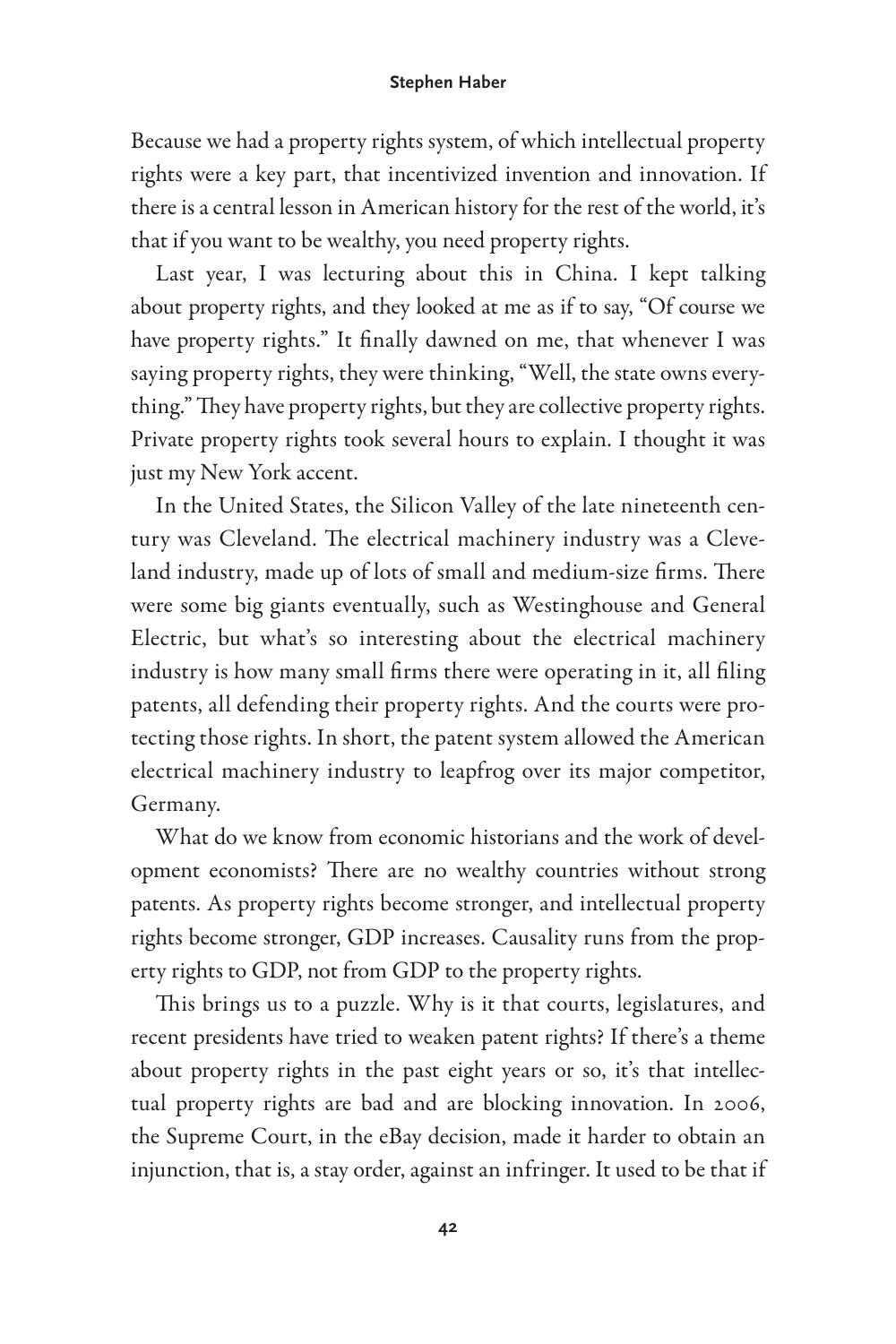people were infringing your patent, you could get an injunction to stop them from producing and selling. It's now very hard to get an injunction, which has discouraged innovation.

The America Invents Act of 2011 removed the "first to invent" feature of our system and replaced it with a "first to file" feature. It also created an administrative court that can be used to challenge the validity of patents. In the past, you had to go to a federal court to do this. Now, you can do it in an administrative court within the patent office.

From 2013 to 2015, Congressman Bob Goodlatte was pushing the Innovation Act, which is anything but that. The idea is that if you're suing someone who's infringing your patent and you lose, you pay the other side's legal costs. There are other features of this that are problematic, but this particular one discourages an inventor from taking a big manufacturer to court because the inventor will wind up broke.

In 2013, the Obama White House brought out a study about the dangers to American innovation created by patent trolls, firms that buy patents and then sue operating companies. Recently, the Supreme Court, in the *Alice Corp*. decision, made it more difficult to enforce a patent on soft ware. Under the Obama administration, the Antitrust Division of the Justice Department regularly threatened to use the antitrust laws against holders of what are called standard-essential patents. These are the patents that allow every cell phone to talk to every other cell phone, for example.

A colleague of mine and I decided to see how great the threat of patent trolls was to the innovation system. The total revenues of high-tech industries in the United States are \$627 billion a year. The litigation costs plus the revenues of patent trolls amount to roughly 1 percent of that figure. That's an upper-bound measure. It's very hard to maintain that the innovation economy is threatened by an industry, the patent troll industry, whose total revenues and litigation costs are less than what Americans spend on Halloween every year. We spend \$7 billion on Halloween (of which \$365 million is on pet costumes).